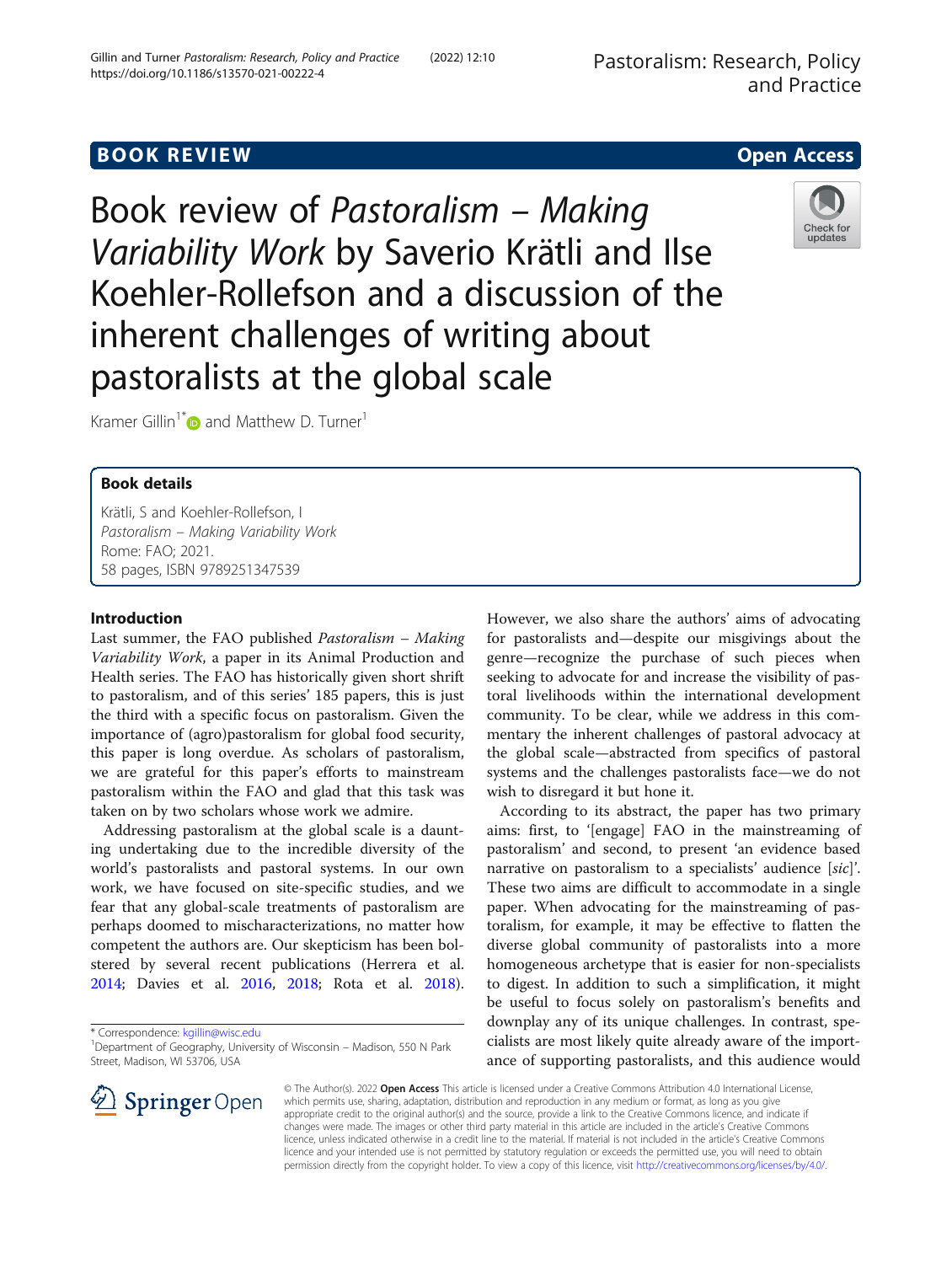do better with an honest accounting of the challenges pastoralists face and potential ways forward. An evidence-based narrative for specialists would have to candidly acknowledge the diversity of the world's pastoralists (and the misguidedness of 'pan-pastoralist' interventions) as well as the challenges posed by the erosion of pastoral livelihoods and institutions in many places.

For the non-specialist audience, particularly one within an institution that has long ignored pastoralism as a rural livelihood, this paper does much good work. Within the FAO context, documenting the different material benefits of pastoral production is very useful, providing a strong counter-narrative to those who might view pastoralism as being inherently more degradative to the environment compared to other rural pursuits. A major focus of the paper is the advantages of pastoral production to address risks tied to climate change and variability. This is an important point, well known to specialists, but a necessary intervention in this era of climate smartness. Our concern though, as pastoralism specialists, is how in advocating for the flexibility of pastoralism this paper may oversimplify the human ecology of pastoralism while ignoring its institutional and landuse needs. The risk of such advocacy is that the diversity among pastoralists with respect to both their contextspecific needs to be 'flexible' and costs of flexibility is not fully appreciated and that those pastoralists that deviate from flexible norms may be seen as not true subjects of pastoral development. These concerns are presented in the sections to follow.

## Conflation/confusion of variability and unpredictability

This report explicitly identifies variability as an entry point to understand and advocate for pastoralist livelihoods. We appreciate this centring of variability and agree with it, in that it justifies calls to protect and facilitate pastoral mobility. Moreover, it is a framing that resonates with existing pastoral research world-wide, which has found variability to be manifested in diverse ways. While this report does a good job of recognizing the different types of variability that can be found in pastoral settings—using an even more expansive and inclusive definition of 'variability' than is commonly found in the pastoralism literature—we have some concerns that some distinct types of variability are not clearly defined, potentially leading to inaccurate characterizations of global pastoralism.

Variability has been a central concept in the academic literature about pastoralism for several decades, becoming more common over time among practitioners, as well. Most often, 'variability' refers to the changes over time in the distribution of either forage or the precipitation that allows for forage to grow. In this piece, however, the authors take a non-traditional approach to understanding variability in pastoral contexts, seeming to draw directly from Emery Roe's typology of input, process, and output variance, originally developed to discuss critical infrastructure, but more recently applied to pastoral systems (Roe [2020\)](#page-5-0). In this framework, the definition of 'variability' most often employed by pastoralism scholars is referred to by these authors as 'variability in inputs', but the report also stresses the importance of 'variability in operational processes' (management responses) in order to minimize 'variability of outputs' (animal productivity and health) (Krätli and Koehler-Rollefson [2021](#page-5-0): 2).

This typology is one of the primary contributions the paper seeks to make; however, we are not sure what this adds to the more common framings of pastoralists' responses to environmental variability in the extant literature. Moreover, we believe that it creates some notable problems. First, it frames variability as something positive. Second, it conflates variability and uncertainty.

The authors argue in several places that 'variability' should not be seen as a problem or obstacle (Krätli and Koehler-Rollefson [2021](#page-5-0): 4, 8, 9). While we can understand the motivation for making such statements, we disagree with their breadth. The authors even seem to contradict themselves at times on this point. Moreover, most pastoralists themselves would disagree with these statements, at least in the particular contexts we know well. The emphasis on reducing output variability to sustain pastoral communities implies that output variability is a problem, and the stated need to 'match' input variability with process variability implies that input variability is an obstacle to be dealt with. It seems that the spirit of their argument is not that variability is harmless, but that environmental variability is not an insurmountable obstacle, and it is best accommodated through land and livestock management techniques that harmonize with environmental variability rather than fight against it. This message is nothing new among pastoralism experts but may very well be necessary and beneficial for non-specialist audiences.

When writing about environmental variability, the report is imprecise and inconsistent with its descriptions. The authors *define* variability as 'short-notice and shortlived' (Krätli and Koehler-Rollefson [2021:](#page-5-0) 1-2, 3, 7) fluctuations that are unpredictable, borrowing a definition from a Kenyan policy document. Certainly, environmental variability in pastoral settings can be unpredictable, but there are also many types of environmental variability that are predictable, which the authors themselves recognize when describing how pastoralists work with cyclical seasonal variabilities, giving an example of how Sahelian pastoralists 'stretch the rains' by matching their movements to recurring climatic patterns (e.g. Section 1.1 on pages 4–5). As one of us has written recently for this journal, it is common for those writing about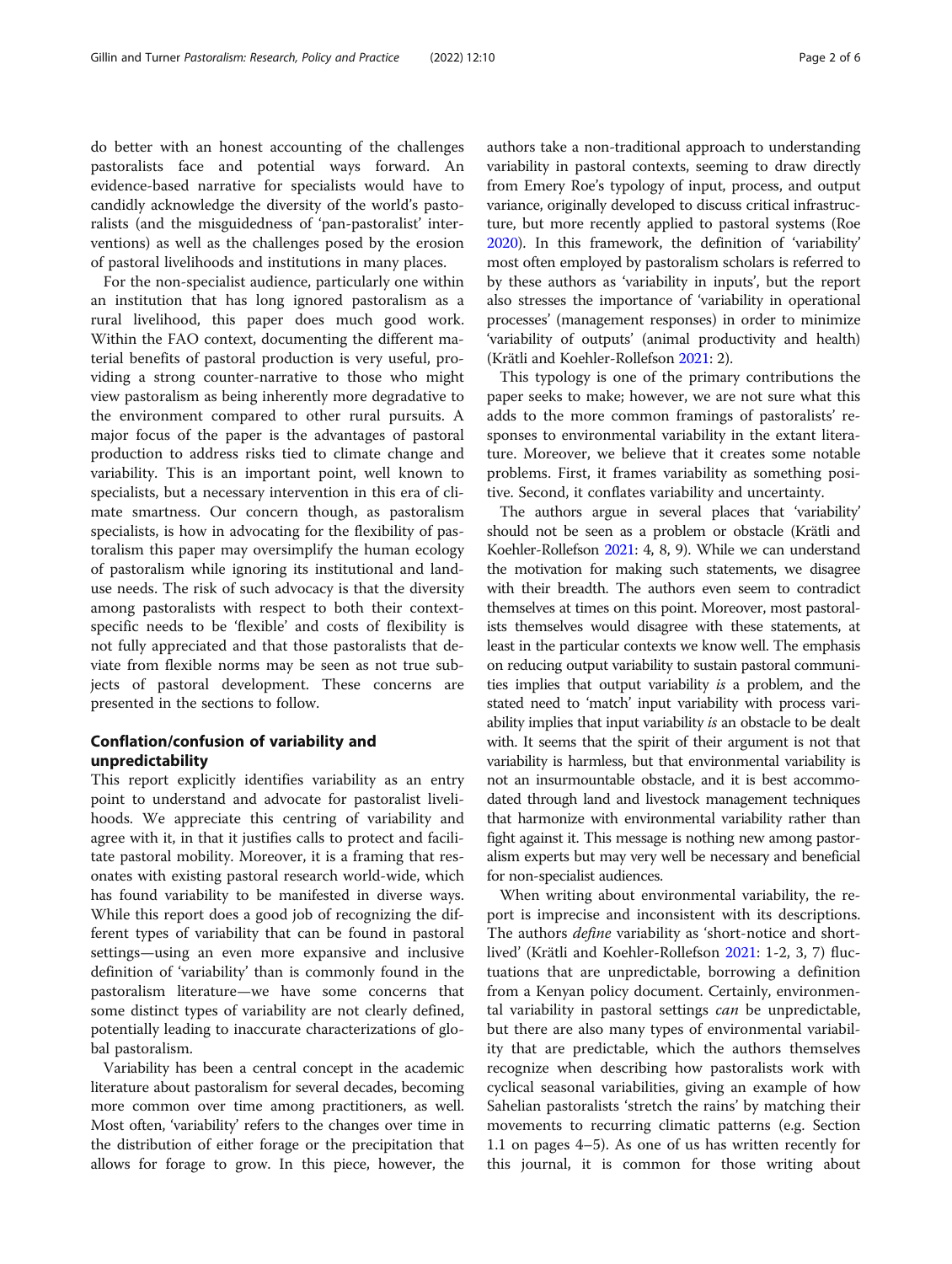pastoralism to conflate unpredictability and variability, and this mistake has significant consequences when it comes to designing development interventions or governance systems to facilitate pastoralists' management responses (Gillin [2021\)](#page-5-0).

These different types of variability require different types of herder responses, the equivalent of the 'operational processes' in this report. While the authors refer to all responses by pastoralists to environmental variability as 'variability in operational processes', the responses themselves do not need to be variable unless the environmental variability itself is unpredictable; this is why distinguishing between unpredictable and predictable environmental variability is important (Gillin [2021\)](#page-5-0). Despite this, they equate pastoralists' responses to 'flexibility' or 'optionality' (Krätli and Koehler-Rollefson [2021](#page-5-0): 6), even though many examples they give for variability in the operational process—mobility, land tenure systems, crop-livestock linkages, and urban-rural linkages—do not need to be flexible when input variability is predictable.

Predictable mobility patterns and stable land tenure arrangements, as long as they facilitate mobility, are the most appropriate responses in certain pastoral contexts, though they admittedly are not appropriate in every context. By eliding the distinction between predictable and unpredictable variability, the authors miss the opportunity to show readers how to match these with the correct types of responses. Their characterizations of types of mobility also do not hold up to the internal logic of their framework: it is difficult to imagine how herders could possibly change their land tenure systems, herd composition, and urban-rural linkages nimbly enough to respond to shortnotice and short-lived fluctuations in resources.

Why is precision important when talking about flexibility? More flexible responses tend to be more institutionally demanding: more difficult to design rules for and implement without conflict. Arguments in favour of maximizing flexibility might seem harmless when focusing exclusively on the environmental contexts, but political-economic and institutional constraints make it important to consider variability in a more nuanced way, and not imply that all the world's pastoral systems face the same types of variability and necessitate equally flexible responses.

## Over-generalization of pastoral livelihoods

The discussion of variability shows a significant overgeneralization of the world's pastoralists, despite the document's early recognition that pastoralism comprises a 'wide family' of 'highly diverse' 'livelihood and food production systems' (Krätli and Koehler-Rollefson [2021](#page-5-0): 3). The report's text box on variability is an extract from a white paper that Krätli crafted for MISEREOR's work in Ethiopia (Krätli [2019](#page-5-0)), and one of its definitions of variability is taken from a Kenyan policy document. The African—especially East African—pastoralist experience of environmental variability is being framed here as globally representative, much as it was in the recent video by the Coalition of European Lobbies for Eastern African Pastoralism (CELEP), which has been sub-titled in many different languages for international dissemination (CELEP [2021a\)](#page-5-0). In fact, Making Variability Work appears to be an expansion of a short, written summary of CELEP's understanding of pastoralism (CELEP [2021b](#page-5-0)) which, itself, was based on the aforementioned work on Ethiopia by Krätli for MISEREOR.

Certainly, trying to craft a single narrative that adequately represents global pastoralism is a tall order. This report makes a visible effort to draw on examples from around the world. However, like most 'global' documents on pastoralism, it is overly influenced by the pastoralism of Africa's drylands. By our count, 75% of the site-specific pastoralism and rangeland sources listed in the references were focused on African contexts, compared to 17% of these focused on Asia (and none focusing on the Americas), even though the pastoralist population in Asia is estimated to be larger than that of Africa (Thornton et al. [2002\)](#page-5-0).

As a result, the report creates a false sense of commonality among the world's pastoralists. Though pastoralists share some key attributes—livelihoods based on livestock, a need for mechanisms to facilitate livestock mobility, and a need for recognition from authorities that many governance solutions designed for cultivated agriculture will not work for them—the report implies that all pastoralists are multi-generational livestock keepers with deep received knowledge of how to work in harmony in their environment. But what do we call mobile livestock keepers who are new to the livelihood and not yet experts? What about those who may not be working 'with' their environments, either due to a lack of experience or because of severe land-use or political constraints on their abilities to do so? Are they not truly pastoralists and less worthy of attention and support?

Indeed, much of this paper implies that all pastoralists share a single 'pastoral' logic that conditions how they view variabilities and results in a unified set of livelihood strategies. There is also an implication that pastoral contexts are similar enough that all pastoralists ought to share the same knowledge and practices: that pastoral knowledge is 'portable'. Conveying these messages to non-specialists runs the risk of fueling inappropriate development interventions that displace context-specific knowledge and local practices. This outcome likely sounds familiar to those of us who are aware of, for example, deleterious privatization and sedentarization schemes in pastoral areas.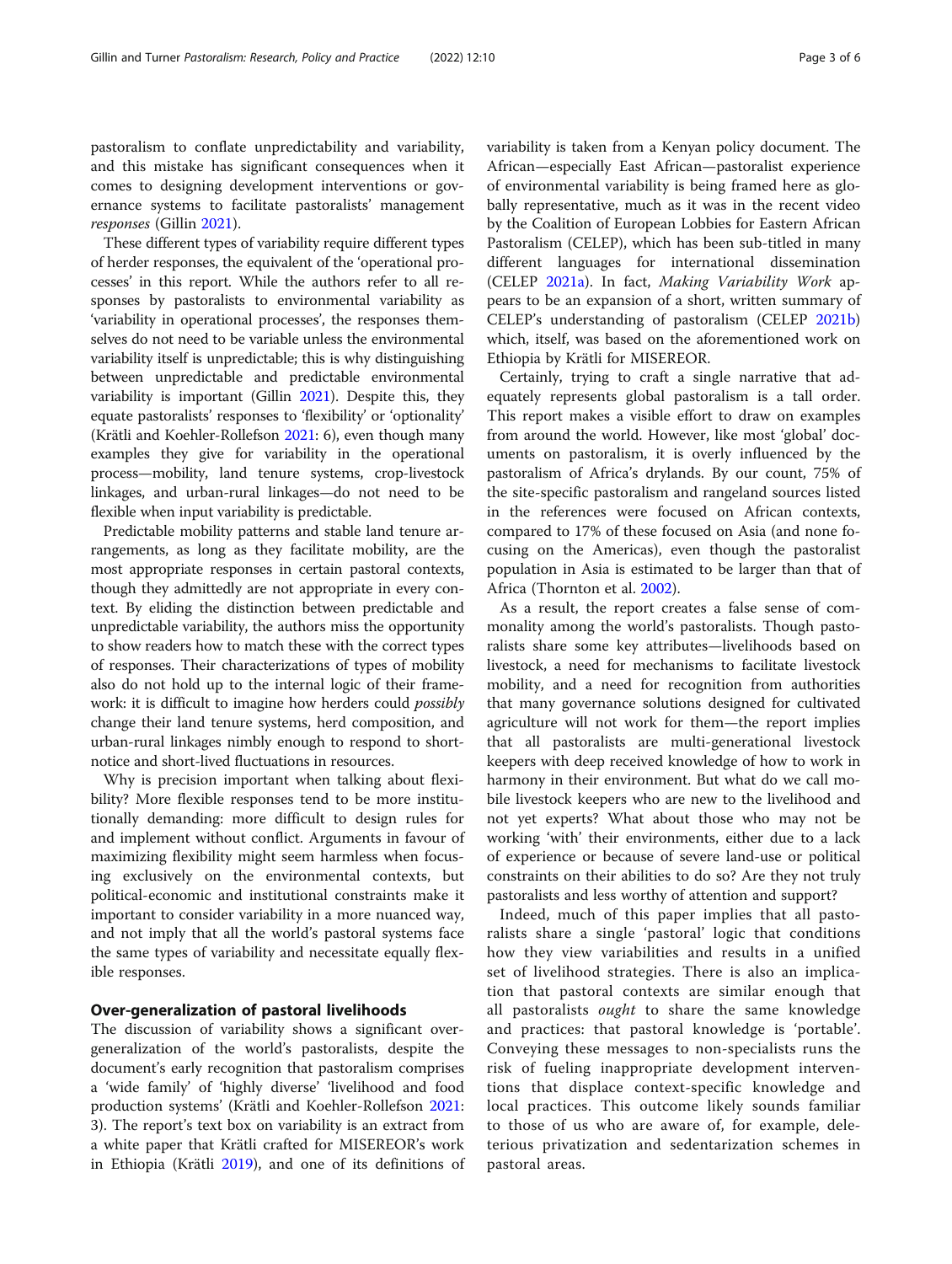Imagine a development worker with no prior experience in pastoralism tasked with designing a project to help pastoralists in the mountains of Tajikistan. They do their due diligence, picking up a report or watching a YouTube video to gain the state-of-the-art knowledge on pastoralism. They learn that all pastoralists must regularly re-negotiate land access so that they can opportunistically travel to match the vagaries of unpredictable forage availability. When they go into the field, they see regular livestock movements between areas where access rules are stable. What should they think when they see this? Will they think the locals are doing it wrong? In the West African Sahel, the Fulani do display highly variable mobility patterns, as this publication would cause one to expect. However, this variability depends on a range of non-environmental factors such as herding labour availability, herd size, farming commitments, and agricultural pressures (Turner et al. [2014](#page-5-0)). Without understanding and accounting for these factors, it is difficult to know how development workers can seek to increase the resilience of (agro)pastoralism.

## Non-environmental constraints and trade-offs of pastoralism

Perhaps to simplify pastoral livelihoods for nonspecialists, Making Variability Work myopically discusses pastoralism as if it operates in a fictive environment composed of the herder, rainfall, pasture, and livestock with little recognition of the political-economic and institutional contexts within which pastoralists seek to remain 'resilient'. The authors are right to suggest that pastoralism is less threatened by climate change compared to other livelihood systems, but they ignore the threats that pastoralism faces with respect to competing land uses, erosion of social cohesion, and external systems of governance (to name a few). It is interesting how the discourse about the future of pastoralism has shifted from studies pointing to the decline of pastoralism due to these external factors (e.g. Fernández-Giménez and Le Febre [2006](#page-5-0); Hobbs et al. [2008](#page-5-0); Sayre et al. [2013](#page-5-0)) to its celebration as a new arena of entrepreneurship under climate change some 10 years later. Pastoralists were experiencing climate change 10 years ago, and they are experiencing even greater constraints on their mobility today. At one point, the authors defend this partial view of pastoralism by arguing that 'a true understanding of pastoralism' requires that the effects of and pastoralist responses to 'ill-informed policies and interventions' be considered separately from pastoralism's 'features and practices' (Krätli and Koehler-Rollefson [2021](#page-5-0): 2). This may be true when the main goal is a convincing defense of the legitimacy of pastoralism as a livelihood, but we believe that the paper should have provided a more honest treatment of the types of challenges pastoralists face in their various current political-economic contexts.

By adopting a climate-adaptationist framing, we fear that the piece could be seen to suggest that pastoral knowledge can be treated as something that can be distilled from and circulate outside the socioecological contexts where these knowledges have developed. These knowledges and their relevance are changing as not only biophysical but social contexts change. Resilience to the broader external and internal pressures experienced by pastoral groups does not necessarily lead to a persistence of different features of what is seen as pastoralism. There is a large pastoral specialist literature that points to declines of livestock mobility, privatization of commons, and departures from pastoral livelihoods across the world. We well recognize that pastoralism, in its many forms, is not doomed because of its 'primitive nature' but it is currently stressed due to broader social factors. Without recognizing these, the pastoral resilience to climate change that the piece describes so well will be severely eroded (if not already).

We are thus concerned by the failure of the document to address the institutional needs of pastoralism as well as its limited attention to the broader political-economic environments within which pastoralists operate. Is this simply a pastoralist specialist concern? We would argue not and that non-specialist development actors such as members of the Food and Agriculture Organization need to be aware of these issues. First, pastoralism does not operate without the effective operation of its own institutions that serve to defend pastoral resources from competing land uses; engage effectively with government actors and other communities; manage access to pasture, water, and minerals; adjudicate questions of livestock loans and labour contracts; and manage and resolve conflict. 'Pastoral wisdom' is embedded into the customary institutions, and these institutions need to be recognized and supported by governments and development actors. In addition, the demands of certain elements of pastoral 'resilience' need to be recognized, even if they are frequently offset by the benefits. For example, we can easily extol the benefits of mixed species husbandry and mobility and lose sight of the fact both have labour costs, and thus, there are trade-offs between different features of pastoralism that build resilience.

Without the recognition of the needs of pastoralism to be resilient, there is a tendency for pastoralism to suffer malign neglect. 'Just let pastoralists do what they do.' What they do requires commitments by not only local communities but broader systems of state governance. Recognition of diverse tenure systems (including, but not always, common property), addressing pastoral security, multi-level governance that provides checks and balances to local enclosures, and mechanisms for inter-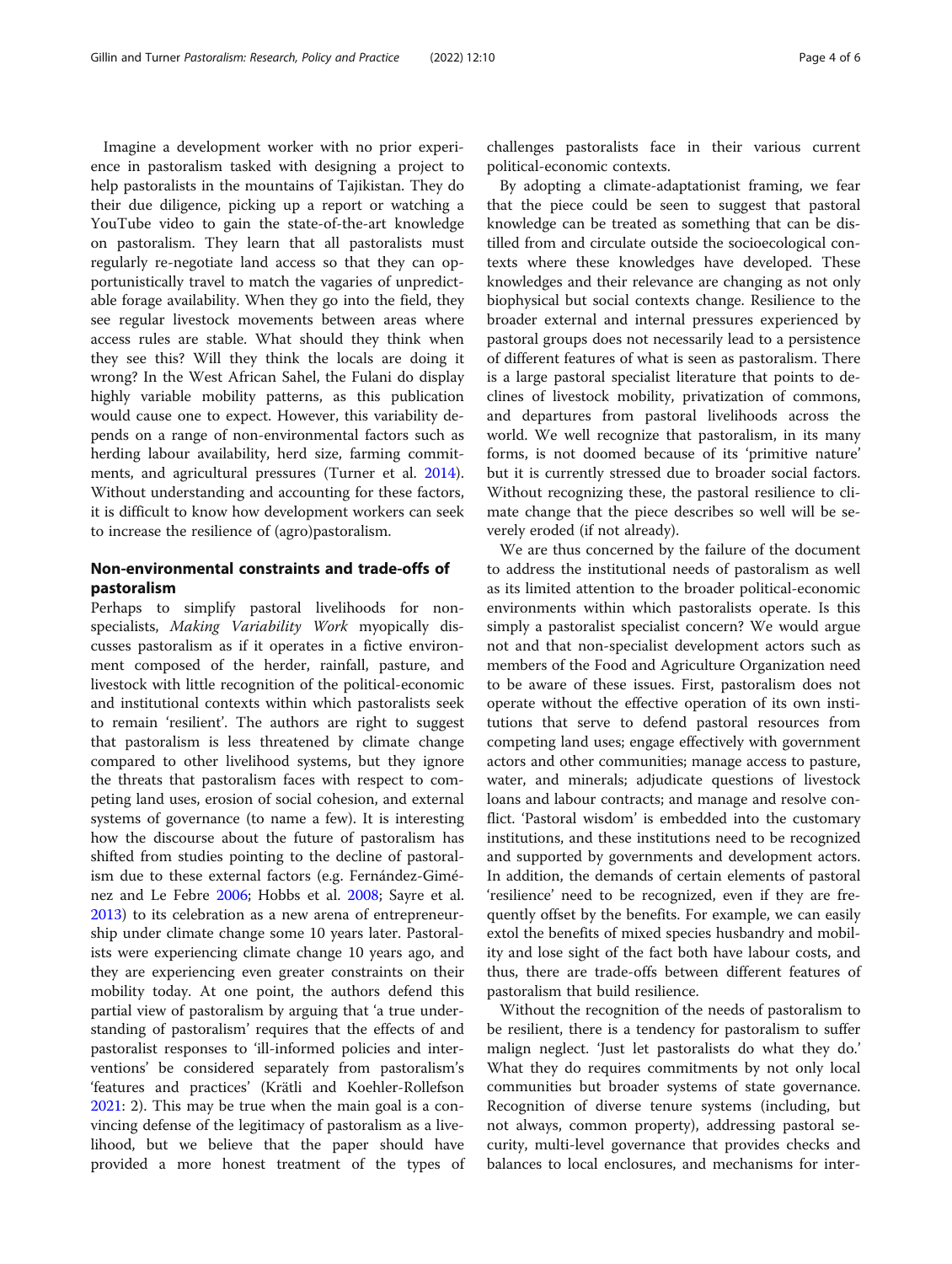community conflict management are but a few of such potential needs. We have all seen the outcomes of ignoring these needs. The logic of pastoral mobility is 'recognized' by most development organizations while at the same time they promote common land enclosure to increase tenure security, decentralize resource management authority to agricultural communities, or promote agricultural expansion on marginal lands. Pastoral mobility is promoted by building corridors without a recognition of the institutions required to effectively use these corridors nor an understanding of the pasture and water needs of livestock moving along these corridors. In short, we find the embrace of pastoral flexibility as dangerous without a recognition that this flexibility is mediated by institutions and has material and political needs that require support from multiple levels of governance.

## Conclusion: Suggestions for global-scale advocacy for pastoralists

With the FAO Conference's recent endorsement of an International Year of Rangelands and Pastoralists in 2026, we can expect to see even more global-scale discussions of pastoralism, perhaps with more material consequences for pastoral development than ever before. Many of these will not approach the quality of Pastoralism — Making Variability Work, reviewed here. The strength of this paper speaks for itself, and in this commentary, we have not sought to use it as a target of critique but instead have cautioned against pan-pastoral advocacy that abstracts from pastoral realities, no matter how persuasive the result may be. The paper persuasively presents an image of the pastoralist who guides his herd across a largely biophysical landscape of unpredictable patches of forage and water as shaped by climate variability. Abstraction is strategic in this case. To be persuasive in the global development discourse, it is easiest to present a pan-pastoralist view that treats all pastoral systems as operating under the same logics and facing similar constraints.

We believe, however, that the disadvantages of this approach outweigh its potential benefits. Not only is such a characterization misleading, but such abstractions lead to a portrayal that is not recognizable to those of us who work with pastoral communities. Climate change is altering precipitation and temperature patterns, but strong seasonalities and geographic variations in their values will persist. It is these somewhat predictable variations that often shape longer-distance livestock mobility. Conflating variability and unpredictability is dangerous to the degree that it suggests to development practitioners that pastoralism can and should operate within an institutional void. The pastoral landscape is not simply composed of patches of material resources but is also very much populated by social and political barriers and incentives that strongly shape pastoralist responses to biophysical variability. In short, flexible responses of pastoralists most often occur within highly constrained 'choice sets'. To support pastoralists in the context of climate change, we must not simply advocate for their livelihood but expose and find solutions to challenges facing not only their climate response but their continued persistence.

There are benefits to searching for common ground among pastoralists in order to unite them into a critical mass that demands international recognition. We believe that future engagements with pastoralism at the global scale must deliberately consider the balancing act of presenting 'pastoralists' as a coherent bloc while still accurately representing the diversity of the world's pastoral systems. This, of course, is easier said than done. Clearly, there is a need to develop frameworks and language that accommodate both commonalities and differences more effectively than terms such as variability and flexibility are able to do. Moreover, we believe that more useful commonalities for an INGO audience may be found by identifying constraints and barriers to pastoral livelihoods.

In fact, there may be more commonalities among these constraints than among the pastoral livelihoods they affect. Examples include the role of national land tenure laws and governance regimes and how they systematically have worked to limit pastoral mobility. Because many of the ill-informed pastoral development policies and projects themselves actually do spring from the same set of globally circulating misunderstandings and false narratives, they ought to be considered together. As we seek to advocate for pastoralists and support their own causes, perhaps their collective pushback against such misunderstandings and policies can be a common denominator, as long as we acknowledge that the specific desired outcomes will vary depending on context.

#### Abbreviations

CELEP: Coalition of European Lobbies for Eastern African Pastoralism; FAO: Food and Agriculture Organization of the United Nations; IGO: Intergovernmental organization; INGO: International non-governmental organization

#### Authors' contributions

Both authors contributed ideas and writing to all sections of the paper. KG did most of the writing for the first three sections, and MDT did most of the writing of the last two sections. All authors read and approved the final manuscript.

#### Funding

Not applicable

Availability of data and materials

Not applicable